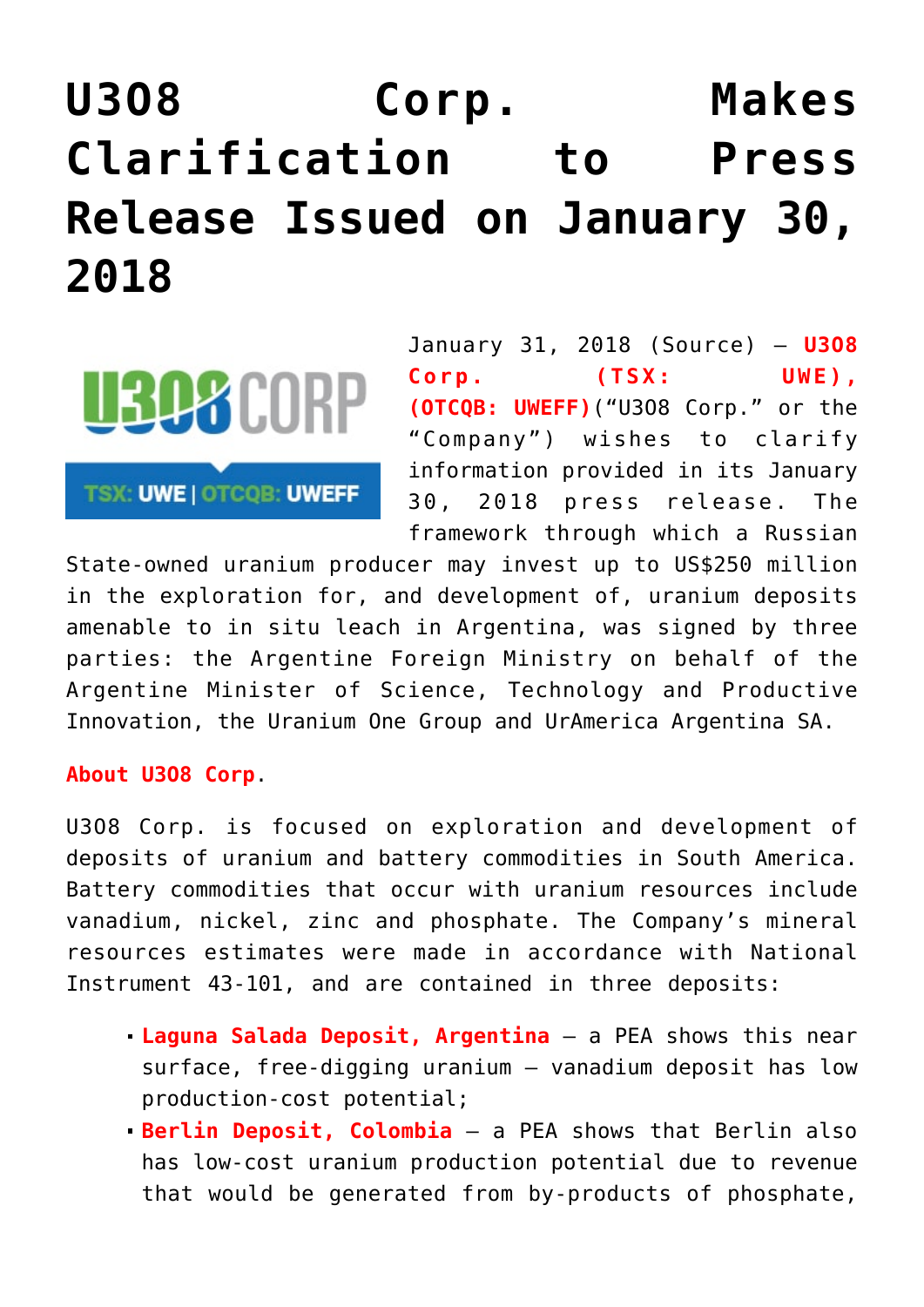vanadium, nickel, rare earths (yttrium and neodymium) and other metals that occur within the deposit; and

**Kurupung Deposit, Guyana** — a uranium resource has been estimated in four veins within a uranium-zirconium vein system. Resources have been estimated on four veins, while consistent mineralization of the same type has been intersected in scout drilling of an additional six veins, while yet other veins require first-time exploration drilling.

## **Additional Information**

Information on U3O8 Corp., its resources and technical reports are available at [www.u3o8corp.com](http://www.u3o8corp.com/) and on SEDAR at [www.sedar.com](https://www.sedar.com/). Follow U3O8 Corp. on Facebook: [http://www.facebook.com/u3o8corp,](https://www.facebook.com/u3o8corp) Twitter:[http://www.twitter.com/u3o8corp](https://twitter.com/u3o8corp) and YouTube: [http://www.youtube.com/u3o8corp.](http://www.youtube.com/u3o8corp)

Further details on U3O8 Corp.'s Laguna Salada Deposit and Argentina's electricity generation from large nuclear reactors, as well as its prototype small modular reactor that represents a prime export opportunity, are available in the Company's Corporate Presentation accessible on the homepage of our website [http://www.u3o8corp.com.](http://www.u3o8corp.com/)

## **Forward-Looking Statements**

This news release includes certain "forward looking statements" related with the development plans, economic potential and growth targets of U3O8 Corp's projects. Forwardlooking statements consist of statements that are not purely historical, including statements regarding beliefs, plans, expectations or intensions for the future, and include, but not limited to, statements with respect to: (a) the low-cost and near-term development of Laguna Salada, (b) the Laguna Salada and Berlin PEAs, (c) the potential of the Kurupung district in Guyana, (d) impact of the U- pgradeTM process on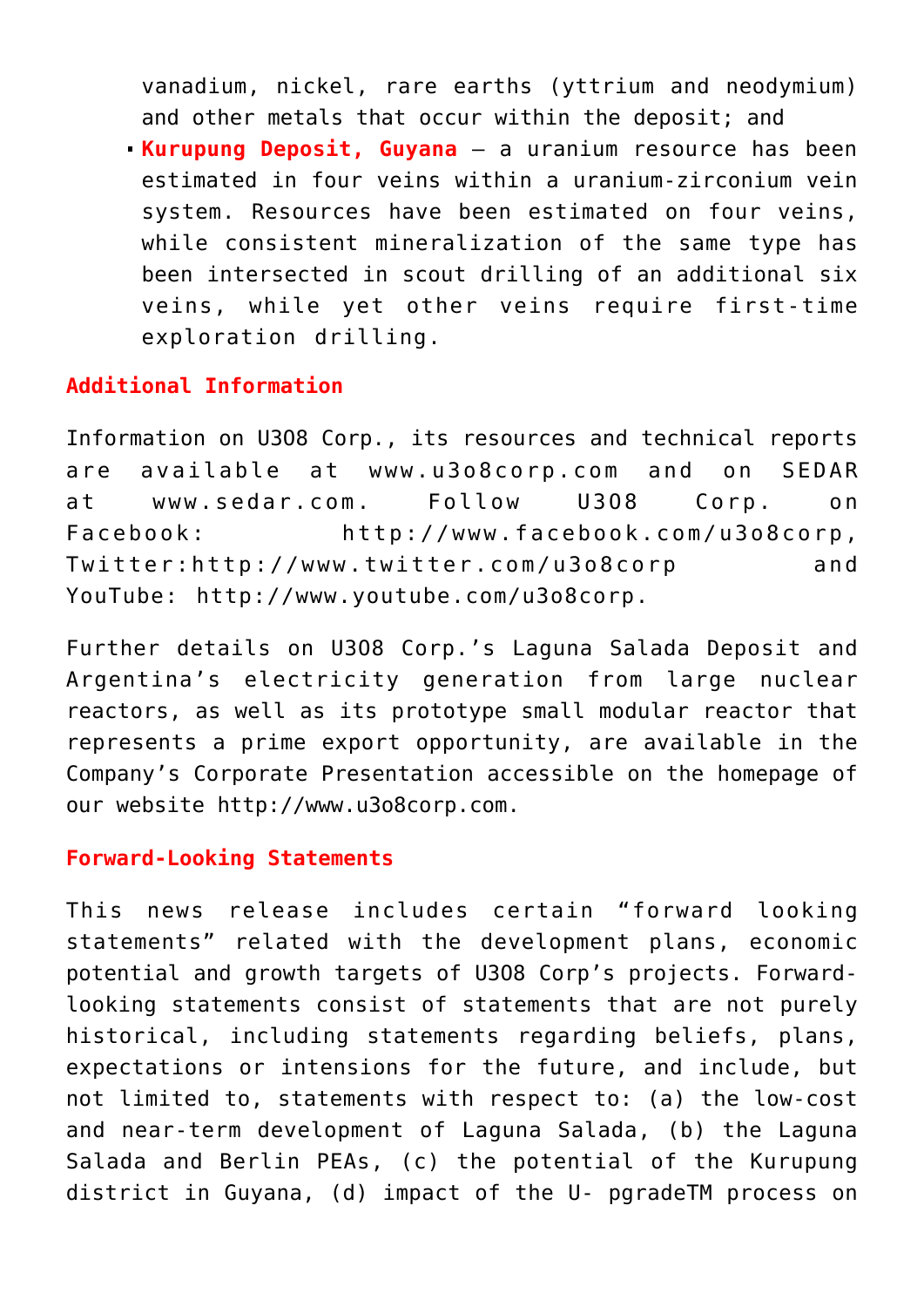expected capital and operating expenditures, and (e) the price and market for uranium. These statements are based on assumptions, including that: (i) actual results of our exploration, resource goals, metallurgical testing, economic studies and development activities will continue to be positive and proceed as planned, and assumptions in the Laguna Salada and Berlin PEAs prove to be accurate, (ii) a joint venture will be formed with the provincial petroleum and mining company on the Argentina project, (iii) requisite regulatory and governmental approvals will be received on a timely basis on terms acceptable to U3O8 Corp., (iv) economic, political and industry market conditions will be favourable, and (v) financial markets and the market for uranium will improve for junior resource companies in the short-term. Such statements are subject to risks and uncertainties that may cause actual results, performance or developments to differ materially from those contained in such statements, including, but not limited to: (1) changes in general economic and financial market conditions, (2) changes in demand and prices for minerals, (3) the Company's ability to establish appropriate joint venture partnerships, (4) litigation, regulatory, and legislative developments, dependence on regulatory approvals, and changes in environmental compliance requirements, community support and the political and economic climate, (5) the inherent uncertainties and speculative nature associated with exploration results, resource estimates, potential resource growth, future metallurgical test results, changes in project parameters as plans evolve, (6) competitive developments, (7) availability of future financing, (8) exploration risks, and other factors beyond the control of U3O8 Corp. including those factors set out in the "Risk Factors" in our Annual Information Form available on SEDAR at [www.sedar.com.](http://www.sedar.com/) Readers are cautioned that the assumptions used in the preparation of such information, although considered reasonable at the time of preparation, may prove to be imprecise and, as such, undue reliance should not be placed on forward-looking statements. U3O8 Corp. assumes no